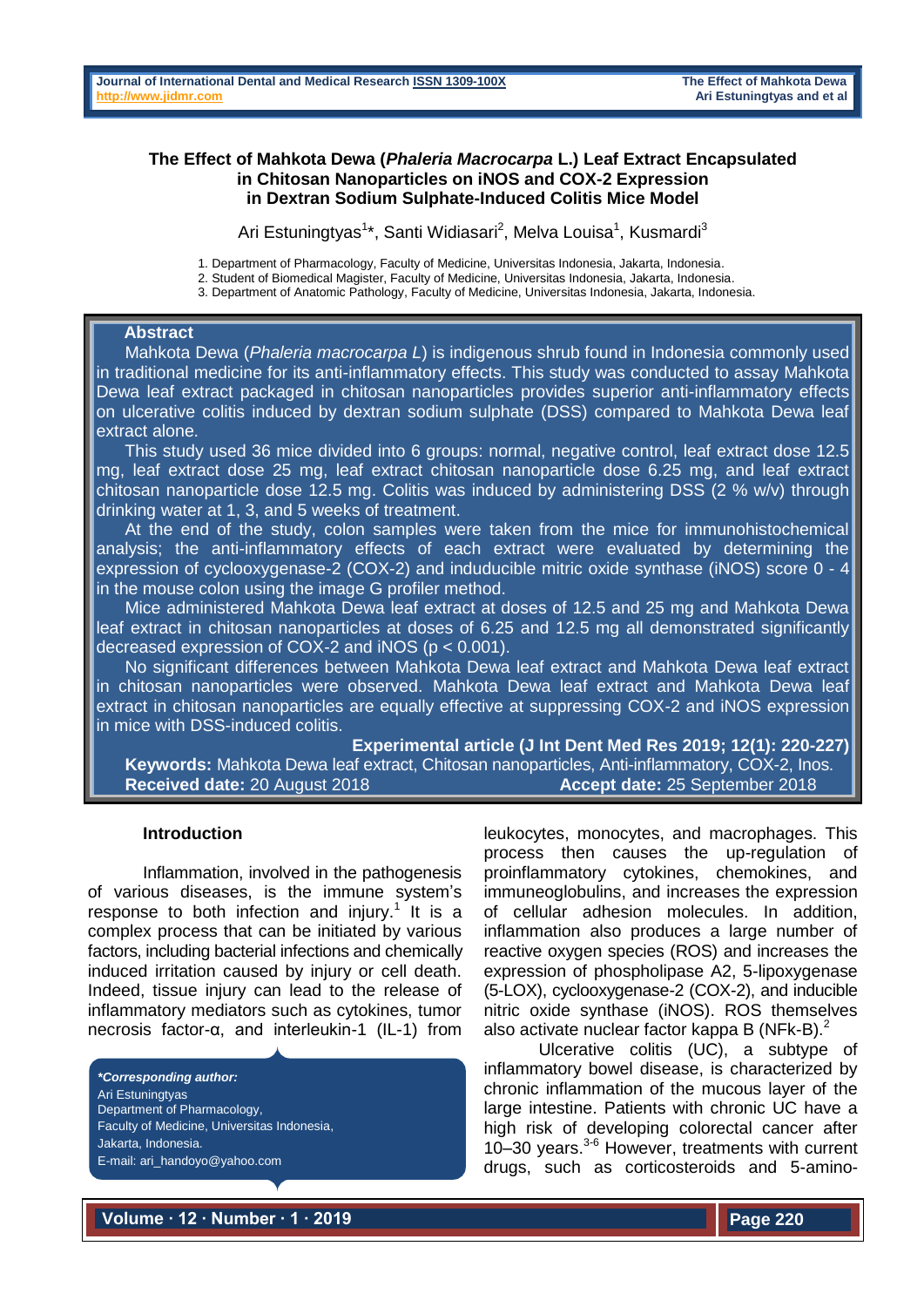salicylic acid, may cause serious side effects, including gastric ulcers and gastrointestinal bleeding. Therefore, natural ingredients considered safe for the prevention and treatment of UC have been studied, including Mahkota Dewa (*Phaleria macrocarpa L*) extract.7,8 The Mahkota Dewa plant has been widely used by people in Indonesia to treat various diseases. These plants contain active substances such as falerin, mangiferin, kaempferol, gallic acid, ikarisida, and other phenolic compounds.<sup>9</sup> In addition, previous studies have shown that Mahkota Dewa leaf extract has a high flavonoid content.<sup>10</sup> Flavonoids are believed to work through several mechanisms, including as antioxidants and direct free radical scavengers, as well as leukocyte immobilization and specific interactions with enzyme systems.<sup>10</sup> We therefore hypothesize it can suppress the inflammatory process involved in ulcerative colitis.

Inflammation in colonic epithelial cells may induce the formation of nitric oxide synthase and COX-2 [11]. COX-2 is an enzyme induced by the COX gene that plays a role in prostaglandin synthesis and has a proinflammatory function.<sup>11</sup> Previous studies have shown that the inhibition of COX-2 decreases inflammation. $12$  In addition, iNOS is an enzyme that plays a role in nitric oxide (NO) synthesis. NO is produced in large amounts during chronic inflammation and the expression of iNOS increases in response to cytokine stimulation during inflammatory reactions.<sup>13</sup> In the colon, this process is associated with mucosal lesions, ulceration, intraluminal hemorrhage, dilatation, and overall colonic dysfunction.<sup>14</sup>

Dextran sodium sulfate (DSS) is a polysaccharide sulfate compound widely used to induce inflammation in experimental models related to inflammation of the colon. This model is simple, reproducible, and capable of producing lesions that resemble the human histological features of colitis.<sup>15-17</sup> The flavonoid content of Mahkota Dewa extract has ability to suppress the activity of NF-κB, COX-2, and iNOS on mice colon.<sup>11</sup> Research by Suprapti *et al.*<sup>17</sup> using mice demonstrated that Mahkota Dewa leaf extract at 25 mg suppresses the expression of iNOS, βcatenin, and COX-2 inflammatory proteins. The authors also found administration extract dose killed some of the animals, indicating that it may be toxic to other organs.<sup>17</sup>

The oral administration of Mahkota Dewa leaf extract is believed to suppress the activity of specific inflammatory proteins in the colon. However, this method of administering the extract is also suspected to cause reabsorption, particularly in the stomach and small intestine, before the compound reaches its target at the colon.10,18-19 Thus, delivering the Mahkota Dewa leaf extract to the target tissue more effectively may result in a more desirable outcome. One method of delivery involves extracting the compound, followed by packing it into chitosan nanoparticles. We hypothesized that the compound would be targeted delivered to the colon where it would then be freed from the chitosan. Ludwig et  $al^{20}$  study showed that chitosan is one of natural subtances which can be used for mucoadhesive delivery of drugs due to charged polymer chains positively forms electrostatic interactions with negatively charged mucosa. Moreover, the nanosize of the particles may allow the extracted compound to readily diffuse into the colon where it can work to suppress cellular inflammatory proteins. In this regard, a more targeted delivery system may reduce the dose required to elicit antiinflammatory effects.<sup>21-23</sup>

# **Materials and methods**

This study was conducted at the Animal Laboratory of the Center for Health Research and Development, Ministry of Health, Jakarta, in 2017 with the approval of the Health Research Ethics Committee of the Faculty of Medicine, Universitas Indonesia (17/2/UN2.F1/ETIK/2017).

# *Animal Study.*

The animals used for this study were Swiss Webster male mice, aged around 12 weeks with an average weight of 25 g, obtained from the Animal Laboratory of the Center for Health Research and Development, Ministry of Health, Jakarta. The mice were acclimatized for a week before the start of the experiments. They were housed under standard laboratory conditions at a temperature of  $22 \pm 2$  °C, with a relative humidity of 65  $%$  ± 10  $%$ . A standard pellet rodent diet and water were provided to the animals *ad libitum*. All experimental protocols were approved by the Institutional Animal Ethics Committee of the Universitas Indonesia. Animals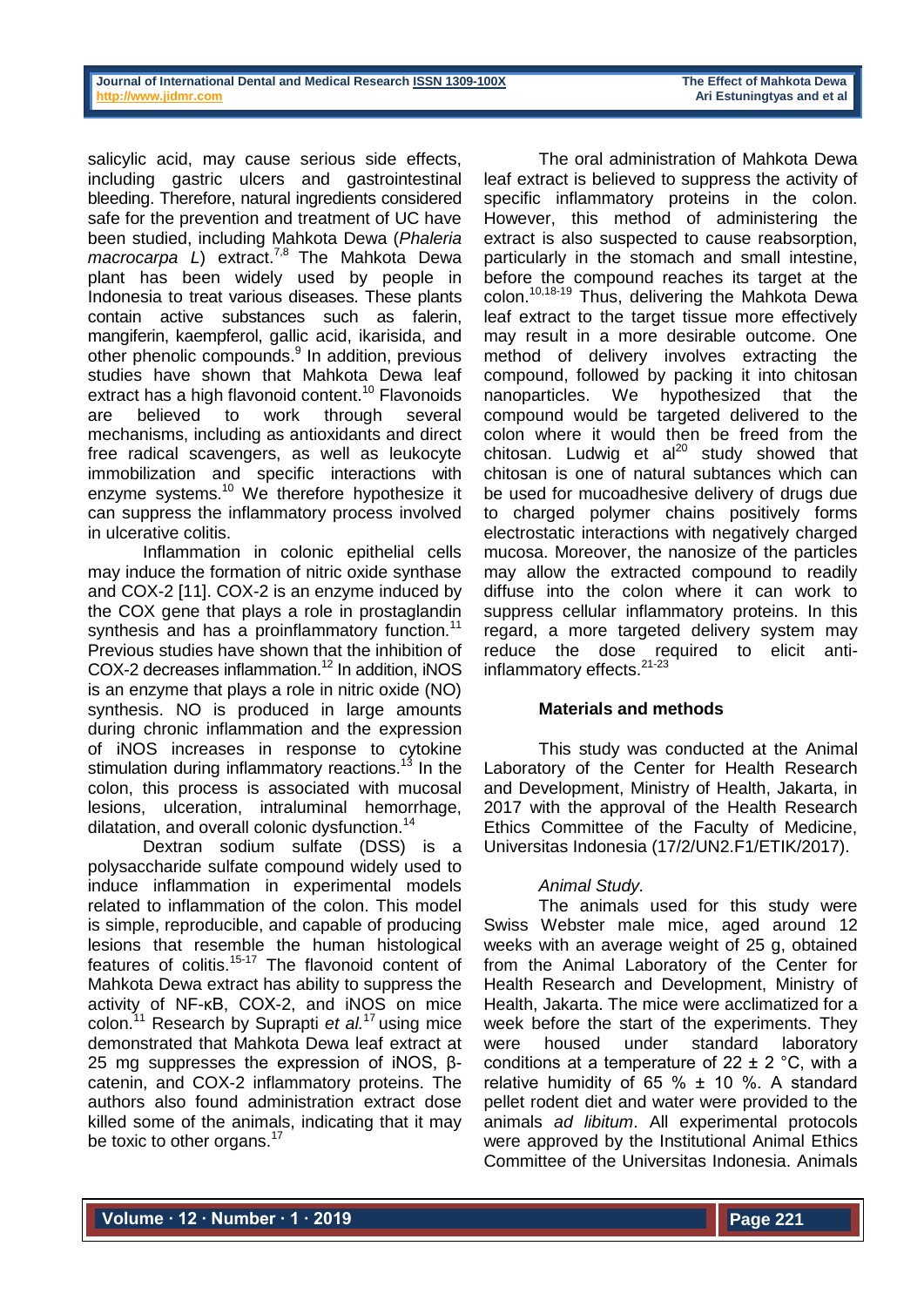were kept in cages made of materials impermeable to water, strong, easy to clean, and maintained in accordance with the Guidelines for the Treatment and Use of Animal Laboratories of the Animal Committee. The number of the mice was determined by using the Federer formula. The mice divided into 6 groups, 6 mice each, as follows:

- 1. N group = Normal (not getting treatment).
- 2. DSS group = Negative control group  $\rightarrow$  the mice only given DSS 2 % w/v with drinking water for 7 days (a week), followed by drinking water without DSS for the next 7 days (a week). These cycles repeated up to 3 times.
- 3. EMD 25 = Treatment group 1  $\rightarrow$  the mice also given DSS 2 % w/v with the same cycle to DSS group. At days 8, they also given Mahkota Dewa leaf extract 25 mg/day until the end of the study
- 4. EMD 12.5 = Treatment group  $2 \rightarrow$  the mice also given DSS 2 % w/v with the same cycle to DSS group. At days 8, they also given Mahkota Dewa leaf extract 12.5 mg/day until the end of the study
- 5. NPMD 12.5 = Treatment group 1  $\rightarrow$  the mice also given DSS 2 % w/v with the same cycle to DSS group. At days 8,
- 6. NPMD 6.25 = Treatment group 1  $\rightarrow$  the mice also given DSS 2 % w/v with the same cycle to DSS group. At days 8, they also given Mahkota Dewa leaf extract Chitosan Nano Particle 6.25 mg/day until the end of the study.

To induce colitis, DSS BM 36,000–50,000 was obtained from MP Biomedicals LLC (Solon, OH; Catalog Number: 160110).

The Mahkota Dewa (*Phaleria macrocarpa L*) leaf extract which was purchased from the study center of Biofarmaka IPB (Bogor, Indonesia) and Mahkota Dewa (*Phaleria macrocarpa L*) leaf extract Chitosan Nano Particles was made by PT. Nanotech Indonesia, Tangerang. The extract dose started from 25 mg based on Tati's study and reduced by half. The dosage of extracts in the form of nanoparticles is determined from the dose of ethanol extract which has been reduced by half.

**Sample preparation.** At the seventh week of the experiments, mice were euthanized by cervical dislocation. The colon tissue of the mice was then excised, cleaned, and rinsed with water. Chunks of the colon tissue were fixed in 10% formalin buffer for 24 – 48 hours and then dehydrated. After the dehydration process, pieces of the colon tissue were inserted into a stratified xylol solution. The next process was the impregnation of colon tissue in paraffin. The tissue was embedded into a paraffin medium on the box cassette that was marked. Paraffin blocks were then cut using a microtome machine (HM 450 sliding microtome) at a thickness of 3 – 5 μm. Pieces were inserted into a water bath (40  $-50$  °C) and then attached to glass slides; glass slides were allowed to dry at 40 $\degree$ C for 1 hour.

**Immunohistochemical (IHC) staining: COX-2 and iNOS.** The 3–5-μm-thick paraffin blocks of colon tissue were attached to a special glass object for the IHC staining technique. The tissue samples were dried at 37 °C and heated to a warmer slide at 60 °C. After the heating process, the samples were deparaffinized and rehydrated. The tissues were then washed in running water for 5 min. After washing, endogenous peroxidase blocking was performed by inserting the tissue into a 0.5 %  $H_2O_2$  solution mixed with methanol for 30 min. The tissue samples were then washed again with running water for 5 min. Next, antigen retrieval was performed. Briefly, the washed tissue was inserted into a container containing a Tris-EDTA solution and then heated in a chamber decloaking device (Decloaking Chamber TM NXGEN) at 96  $\degree$ C for 10 min. The tissue was then cooled for 45 min, followed by a wash in phosphate-buffered saline (pH 7.4) for 5 min. Sections were then blocked with blocking background sniper for 15 min and incubated for 60 min with primary antibodies against COX-2 [anti-COX2/cyclooxygenase 2 antibody ab23672 (Abcam); diluted to 1 : 1,000] and iNOS [antiiNOS antibody ab15323 (Abcam); diluted to 1 : 100] in a humidified chamber. After incubation, immunoreactivity was determined with the aid of a horseradish peroxide (HRP)-conjugated secondary antibody (Starr Trek Universal HRP Detection System, Biocare Medical, Catalog Number: STUHRP700 H, L10) for 15 min at 37 °C. The chromogenic reaction was developed with 3,3'-diaminobenzidine solution; a positive signal was defined as a brown color under a light microscope. All images were taken at 400 × magnification. Cells that expressed iNOS or COX-2 negatively contained blue stained nuclei, while the positive cells had a brown  $-$  yellow cytoplasm or nuclear membrane.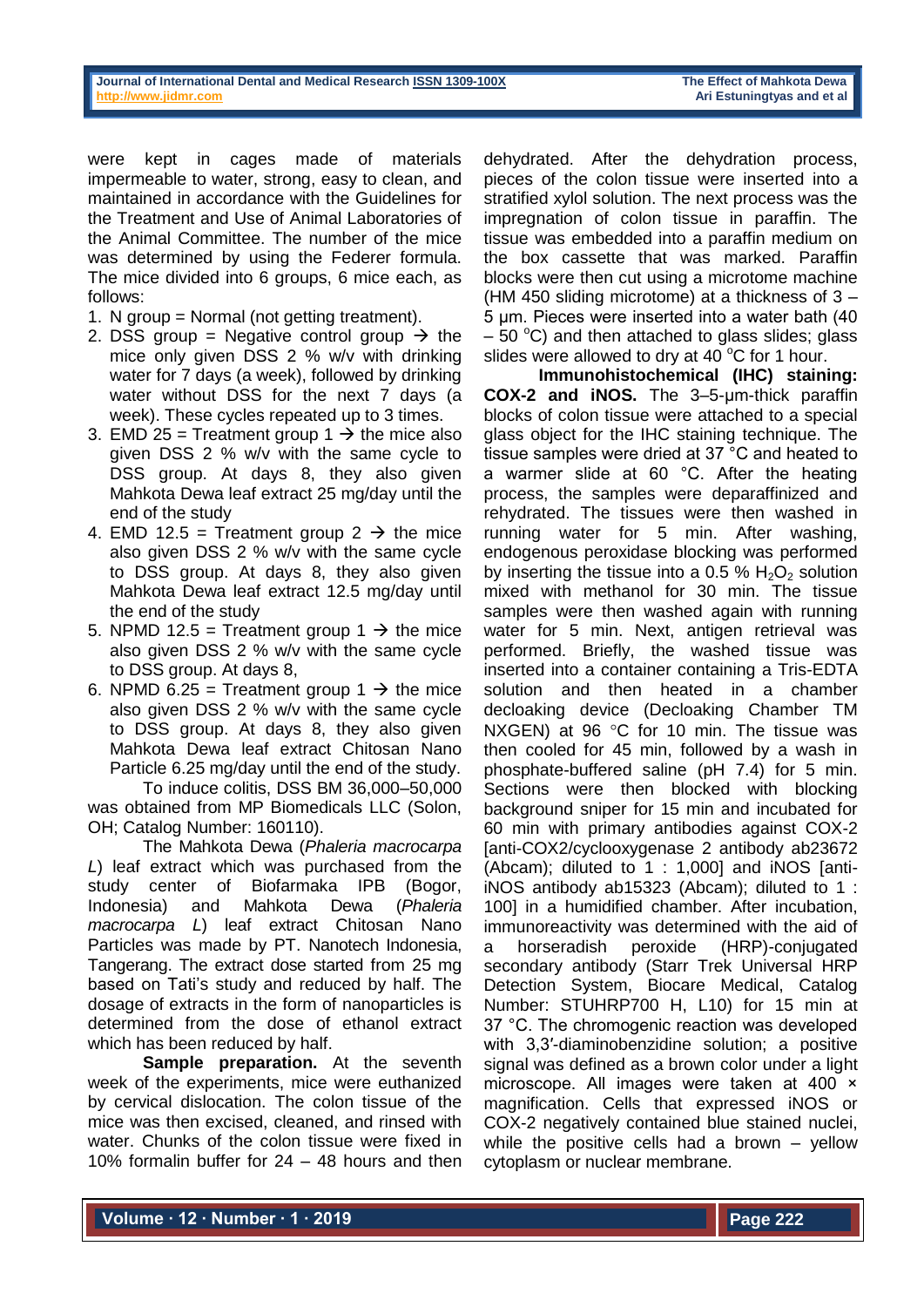**Journal of International Dental and Medical Research ISSN [1309-100X](http://www.ektodermaldisplazi.com/dergi.htm) The Effect of Mahkota Dewa [http://www.jidmr.com](http://www.jidmr.com/) Ari Estuningtyas and et al**

**Interpretation of histochemical staining results.** Cells expressing COX-2 and iNOS proteins were calculated from approximately 1,000 colonic epithelial cells from a 5 field-ofview using a cell counter manually in ImageJ software. We used 400 x magnification. Results were analyzed using ImageJ software, which assessed the percentage of the color intensity as either high positive, positive, low positive, or negative; the optical density score was calculated $^{24,25}$  using the following formula:

#### $\{(% high positive x 4) + (% positive x 3) + (% low positive x 2) + (% negative x 1)\}\$  $100$

From the results of the IHC analysis, data were analyzed using non-parametric statistics. Data were processed using the Kruskal–Wallis test, followed by the Mann–Whitney test. All data were analyzed using the IBM [SPSS](https://www.ibm.com/analytics/data-science/predictive-analytics/spss-statistical-software) Statistic Version 20 program.

# **Results**

**COX-2 IHC staining.** DSS administration significantly increased COX-2 expression in negative groups compared to the normal group  $(P < 0.001)$ . Statistical analysis by the Mann– Whitney test showed significant differences between treatment groups of Mahkota Dewa leaf extract (doses of 25 and 12.5 mg) and Mahkota Dewa leaf extract in Chitosan Nano Particle (doses 12.5 and 6.25 mg) compared with the negative control group ( $P < 0.001$ ). There were significant differences between NMPD 12.5 and N group (P < 0.001) and between NMPD 12.5 and NMPD 6.25 group ( $P < 0.001$ ) observed. The COX-2 expression score for each group is shown in Fig. 1. The imunohistochemical staining of COX-2 in mice colon represent on Fig.2.



**Figure 1.** COX-2 expression in mouse colon.

Note: DSS = negative control group; EMD 25 or 12.5 = Mahkota Dewa leaf extract 25 mg or 12.5 mg group; NPMD 12.5 or  $6.25$  = Mahkota Dewa leaf extract in Chitosan Nano Particle 12.5 mg or 6.25 mg group ;  $* =$  significantly difference (P < 0.001) between DSS group and other groups; \*\*  $=$  significantly difference (P < 0.001) between NPMD 12.5 group and N group;  $***$  = significantly difference  $(P < 0.001)$  between NMPD 12.5 group and NMPD 6.25 group.



**Figure 2.** COX-2 immunohistochemical staining in mouse colon.

Note:  $A = Normal group$ ;  $B = negative control$ group; C = Mahkota Dewa leaf extract 25 mg group:  $D = M$ ahkota Dewa leaf extract 12.5 mg; E = Mahkota Dewa leaf extract in Chitosan Nano Particle 12.5 mg; D = Mahkota Dewa leaf extract in Chitosan Nano Particle 6.25 mg Black arrow: COX-2 expression in cytoplasm; 400x magnification.

**iNOS IHC staining.** DSS administration significantly increased iNOS expression in negative control group compared with the normal group  $(P < 0.001)$ . Statistical analysis by the Mann–Whitney test showed significant differences between treatment groups of Mahkota Dewa leaf extract (doses of 12.5 and 25 mg) and Mahkota Dewa leaf extract in chitosan nanoparticles (doses of 6.25 and 12.5 mg) compared with the negative control group  $(P =$ 0.000). No significant differences between treatment groups of the extract form and nanoparticles of the Mahkota Dewa leaf were

**Volume ∙ 12 ∙ Number ∙ 1 ∙ 2019**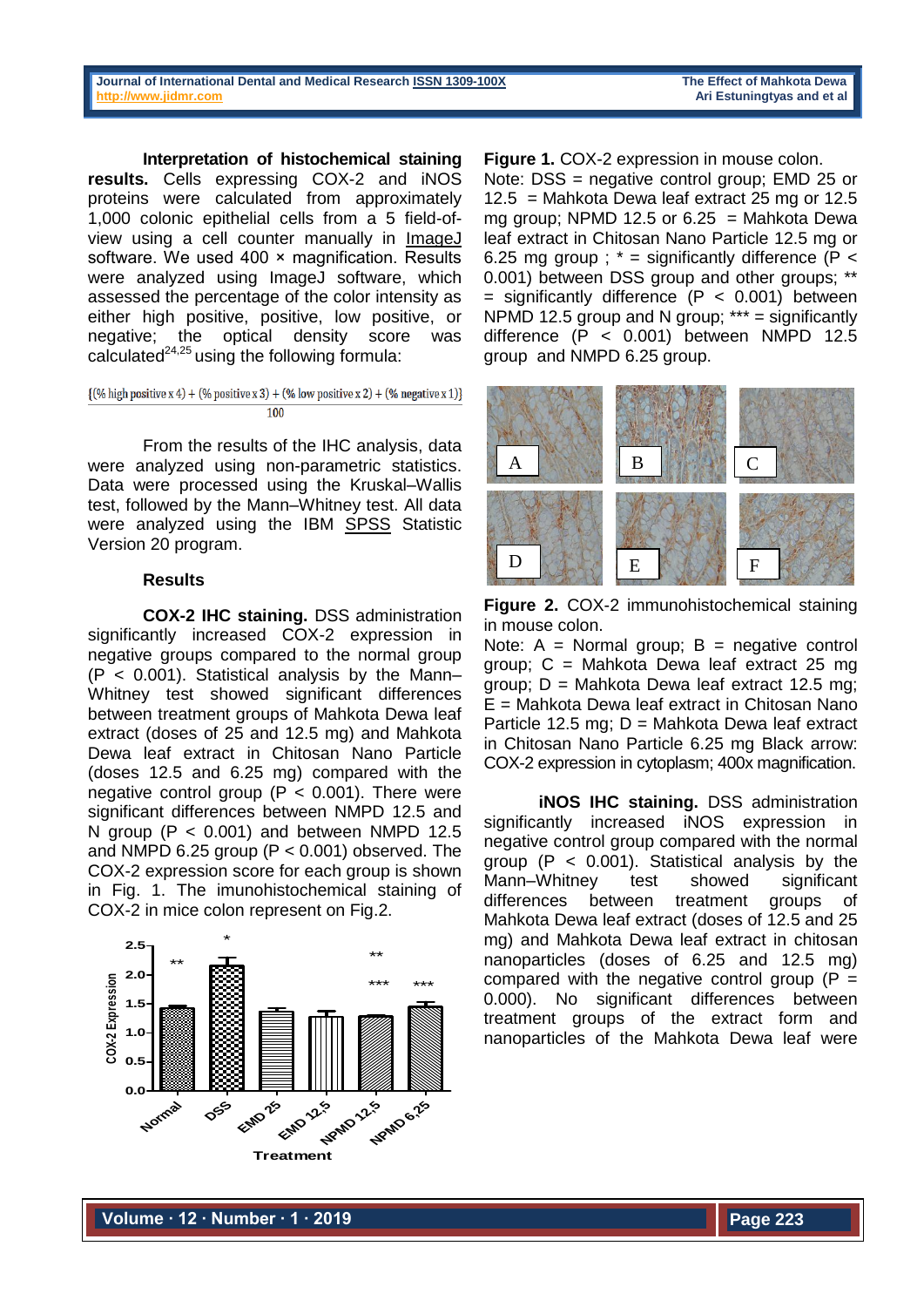

**Figure 3.** iNOS expression in mouse colon. Note:  $*$  = significantly difference (P < 0.001) between DSS group and other groups; observed. The iNOs expression score for each group is shown in Fig. 3. The imunohistochemical staining of iNOS in mice colon represent on Fig.4



**Figure 4.** iNOS immunohistochemical staining in mouse colon.

Note:  $A =$  Normal;  $B =$  DSS;  $C =$  EMD25;  $D =$  EMD12.5;  $E =$ NMPD12.5; D = NMPD6.25 mg Black arrow: iNOS expression in cytoplasm; 400x magnification.

### **Discussion**

Mahkota Dewa (*Phaleria macrocarpa L*) leaf extract as reported by Hendra R et al $^8$  and Lee et al.[26] is known contain several flavonoids such as kaemferol, routine, naringin and miresetin. This flavonoids have several effects like antioxidant, radical scavenger, leukocyte immobilization, and interaction with enzyme.<sup>26</sup>

Dextran sodium sulfphate is a dextran polyamine which has been shown affect to the barrier function of the colonic mucosa. The disrupt its permeability will cause cell damage and subsequently trigger an immune response. Administration of DSS 2% for 7 days in 3 repetitive cycles refers to Zhang et  $al^{27}$  study to make chronic colitis in animal model. Various studies, have shown that the use DSS for colon cancer induction in animal models can increase

COX-2 expression.28,29 DSS will cause damage to the epithelial mucosal barrier function, which allows entry of bacteria and antigens into the colonic mucosa, and causes a severe inflammatory response. $^{29}$  Inflammatory cells can induce the COX-2 enzyme that plays a role in converting arachidonic acid to prostaglandin E2 (PGE2) which is the most important in the inflammatory response.

In this study, Mahkota Dewa (*Phaleria macrocarpa L*) leaf extract was made in the form of nano-chitosan particles with aim to the more targeted delivering extracts in colon, thereby increasing the effectiveness of the drug. The reason that the extract is more targeted to the workplace in the colon is based on Tati et  $al<sup>17</sup>$ research where the extract has been shown to have anti-inflammatory effects on dose 25 mg and 50 mg. This effect increases with increasing the dose. But on that study the survival rate of animals for both doses were decreased compare to the normal group and control positive group. Increasing the dose shown increase in animal mortality too. Researchers suspect that Mahkota Dewa (*Phaleria macrocarpa L*) leaf extract given orally also affects other organs and is likely to cause side effects or toxic effects that cause death in experimental animals.

One thought of using nanoparticles is it can help increase drug concentration in desired tissues while minimizing drug concentrations in other unwanted tissues through passive targeting. Nanoparticles made with polymers can be used for targeted delivery systems, increase bioavailability and controlled release. Nanoparticle polymers commonly used as a conductor to make natural materials are chitosan and Na TPP, the positive charge of chitosan amine groups will interact with negative charges TPP forms complexes with sizes in the range of nanoparticles. $28$  Chitosan can be used for mucoadhesive delivery of drugs due to charged polymer chains positively forms electrostatic interactions with negatively charged mucosa.<sup>20</sup> In addition, it can increase drug absorption through the paracellular route by opening epithelial cell tight junctions<sup>25</sup> Nanoparticles for medical purposes usually measure < 200 nm (ie microcapillary width). $23$ 

Determination of the dose of Mahkota Dewa (*Phaleria macrocarpa L*) leaf extract is based on the smallest effective dose that has an antiinflammatory effect on the research of Tati et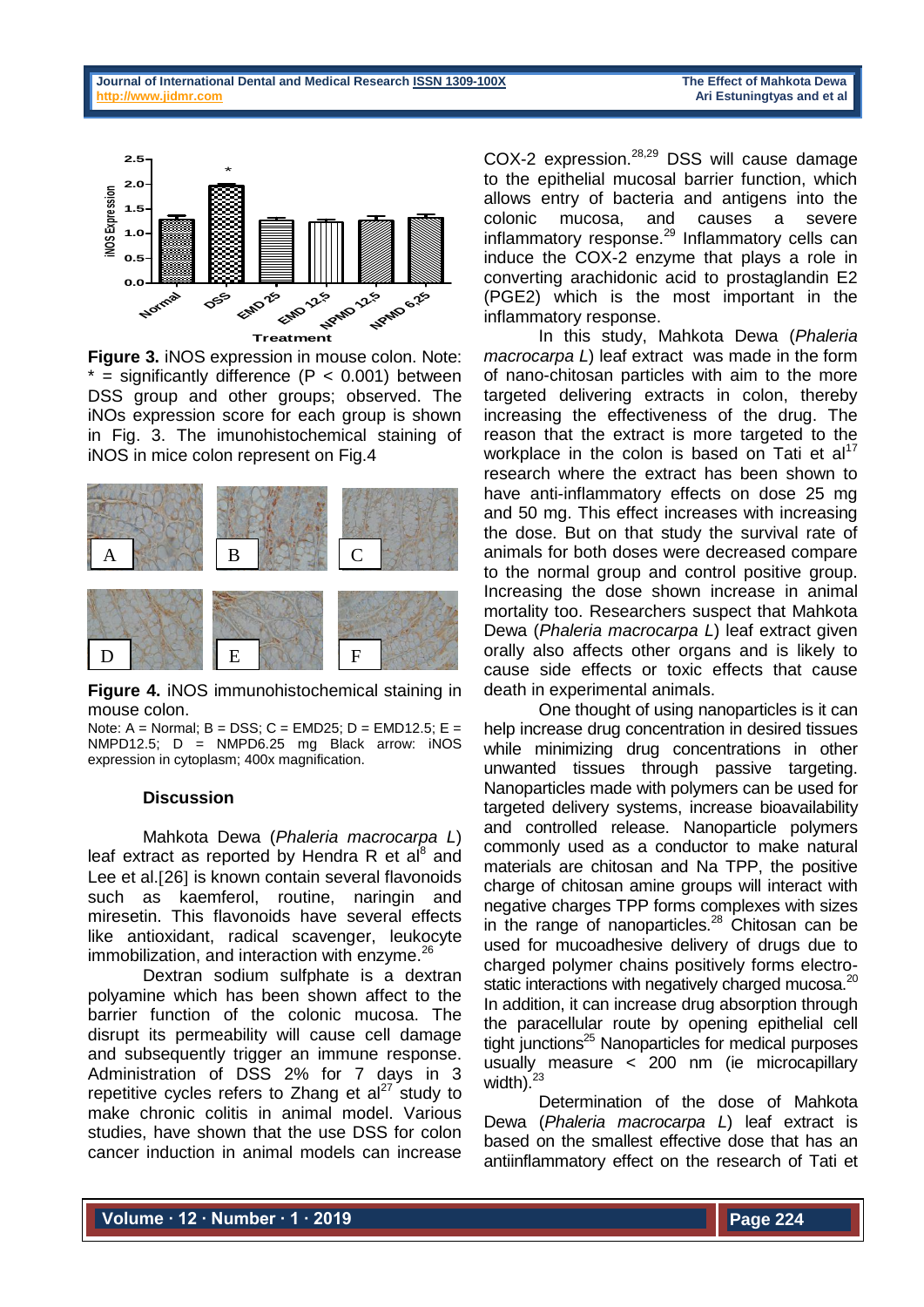$al^{17}$ , which is 25 mg and then reduced by half that is 12.5 mg. The dose of Mahkota Dewa (*Phaleria macrocarpa L*) leaf extract in chitosan nanoparticles starts from dose 12.5 mg and reduced by half of 6.25 mg. The dose starts 12.5 mg because researchers suspect the reduced particle size will have the same effect as the Mahkota Dewa leaf extract with dose 25 mg in normal size. In addition, based on the results of the volume ratio analysis, the volume of Mahkota Dewa (*Phaleria macrocarpa L*) leaf extract with Mahkota Dewa (*Phaleria macrocarpa L*) leaf extract in nanoparticle chitosan was 1: 7, so to compare the appropriate dose volume of extract in the form of chitosan nanoparticles was 7 times compared to ordinary extract. The administration of large doses will cause a large volume of the test substance given to exceed the gastric capacity of the experimental animal. Therefore the dose of extract in chitosan nanoparticles starts from 12.5 mg.

Observation of COX-2 and iNOS expression in colon proved that Mahkota Dewa (*Phaleria macrocarpa L*) leaf extract and Mahkota Dewa (*Phaleria macrocarpa L*) leaf extract in chitosan nanoparticles were able to inhibit inflammation in mouse colon induced DSS, compared with negative control group. However, the results of the comparison among the treatment groups were not significant, this is probably due to the size of the nano particles made still exceeding 200 nm. Results of measurements of Mahkota Dewa (*Phaleria macrocarpa L*) leaf extract in Chitosan Nano Particles ranges from 500 - 700 nm.

Mahkota Dewa (*Phaleria macrocarpa L*) leaf extract can reduce COX-2 protein expression, this is probably due to COX-2 suppression activity by flavonoids of Mahkota Dewa (*Phaleria macrocarpa L*) leaf extract containing kaemferol, routine, naringin and miresetin. As reported in the Lee et al<sup>26</sup> study, kaemferol can suppress UVBinduced COX-2 expression through activity inhibition of Src kinase, a non-receptor protein tyrosine kinase marker of cancer progression that works phosphorylation of certain tyrosine residues in other proteins. Routine suppression of COX-2 expression was also reported in a study by Choi et al $^{30}$ . Wen-Jing et al $^{31}$  reported that naringin was able to decrease COX-2 expression in the human line cells of human cervical cancer and Lee et  $al<sup>32</sup>$  reported that

mirisetin could reduce COX-2 expression through blockade of activity.  $NF$ - $\kappa$ B binding is assessed using an electrophoresis mobility test. COX-2 expression in normal groups was characterized by a score of 1.427. This is consistent with studies conducted by Jackson et  $al<sup>33</sup>$  in normal, inflamed and gastric gastric mucosae, where it is known that COX-2 is expressed on normal tissue, and then there is an increase in expression in inflammatory tissue and in ulcer tissue.

The highest iNOS expression is in the induced group. This is because the administration of DSS can induce iNOS expression. In inflammatory reactions, the induced form of NO synthase (iNOS) has a considerable role. Inflammatory cells express iNOS in response to cytokine stimulation such as IL-1β, IL-6 in inflammatory reactions. These enzymes choke NO production which has a proinflammatory action namely vasodilator, increasing permeability. Suzuki's study et  $al^{34}$  showed that immunehistochemistry, nitrothyrosine observations were greater in 2% and 1% DSS-induced mice. Nitrothyrosine is a marker of the reaction between peroxinitrite and protein tyrosine. Peroxinitrite is the result of the reaction of NO with superoxide  $(O2)$ .<sup>28</sup> The high peroxy nitrite shows the high nitric oxide (NO) which proves the presence of iNOS as an enzyme that plays a role in the production of NO.<sup>29</sup> In this study normal animals also expressed iNOS protein with a score of  $1^{29}$ , this is consistent with the study of Robert et al $^{35}$  which proved that iNOS was expressed on the surface of human colonic epithelium that did not experience inflammation. Inducible Nitric oxides may be induced by local luminal factors such as lipopolysaccharide (endotoxins) bacteria, the production of nitric oxide is an oxidative barrier that continuously reduces bacterial translocation so that it serves as a defense against pathogenic microorganisms.

The results of this study prove that Mahkota Dewa leaf extract can suppress the expression of COX-2 and iNOS in DSS-induced mice colon. Interestingly, from the results of this study, extracts in smaller doses of nano particles can provide an suppressive effect of COX-2 and iNOS expressions comparable to ordinary extracts. This proves that the extract packaged in Chitosan Nano Particles makes the delivery of the test substance more targeted and reaches the targeted tissues better.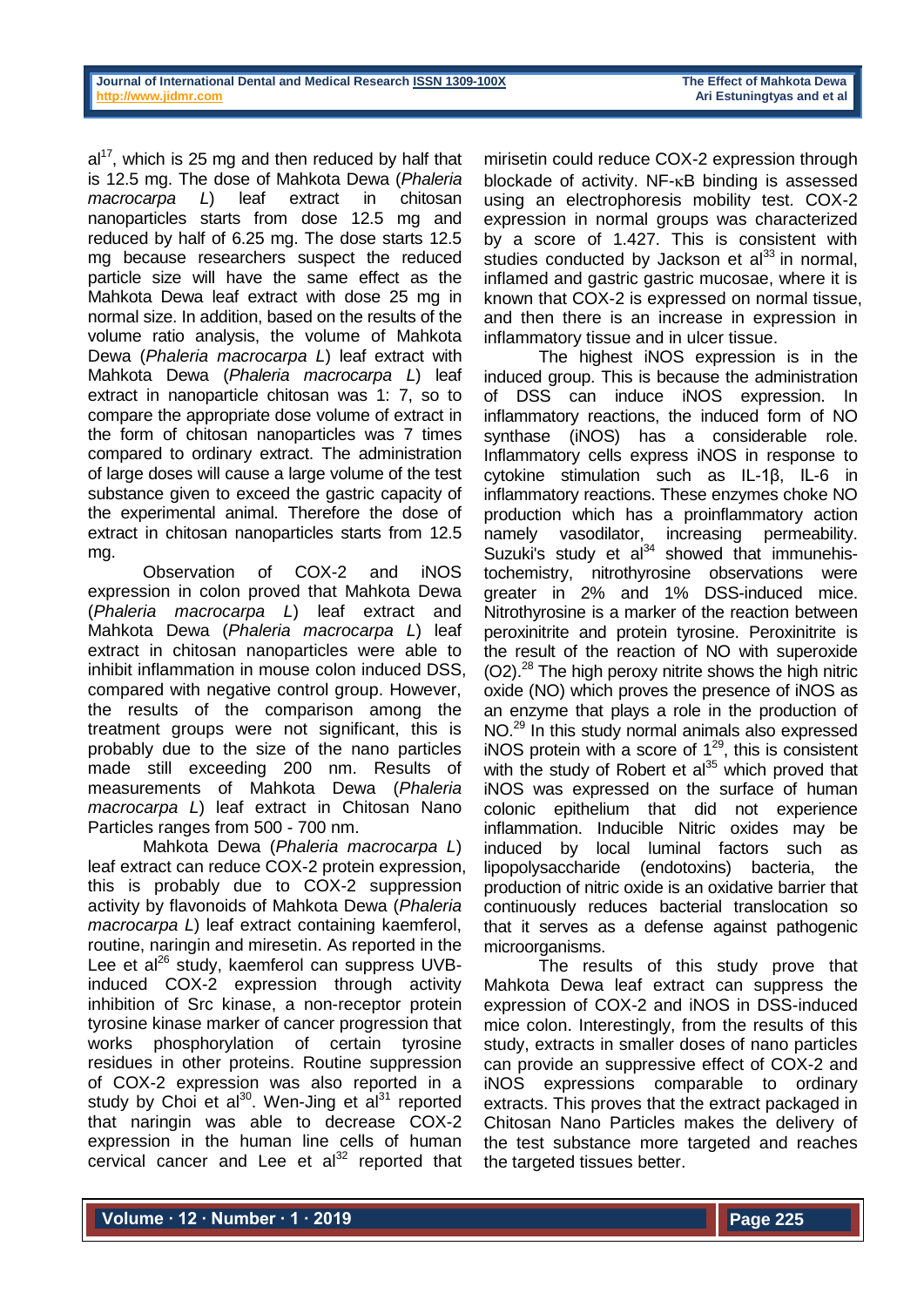# **Conclusions**

Mahkota Dewa leaf extract and Mahkota Dewa leaf extract in Chitosan Nano particle both can suppress inflammation in mice epithelial colon induced by DSS, indicated by decreased expression of inflammatory proteins COX-2 and iNOS.

All doses of the Mahkota Dewa leaf extract and Mahkota Dewa leaf extract in Chitosan Nano particle gave a significant results in decreased the expression of COX-2 and iNOS in mouse colon epithelial crypts induced by DSS  $(P < 0.001)$ .

Mahkota Dewa leaf extract in Chitosan Nano particle provides promising result because at smaller dose (6.25 mg) gives as good results as extract alone (25 mg and 12.5 mg).

#### **Acknowledgment**

This research was funded by Hibah PITTA from the Directorate of Research and Community Service (DRPM), Universitas Indonesia. The publication of this manuscript is supported by Universitas Indonesia.

### **Conflict of interests**

The authors declare no conflicts of interest.

### **References**

- **1.** Riccioti E, Gerald GA. Prostaglandins and Inflammation. Arterioscler Thromb Vasc Biol. 2011;31(5):986-1000.
- **2.** Iwalewa EO, McGaw LJ, Naidoo V, Eloff JN. Inflammation: The Foundation of Disease and Disorders. A Review of Phytomedicine of South Africa Origin Used to Treat Pain and Inflammastory Conditions. Afr J Biotechnol. 2007;6(25):2868- 85.
- **3.** Fakhoury M, Negrulj R, Mooranian A, Al-Salami H. Inflammatory Bowel Disease: Clinical Aspect and Treatments. J Inflamm Res. 2014;7:113-20.
- **4.** Mulder DJ, Noble AJ, Justinich CJ, Duffin JM. A Tile of Two Disease: The History of Inflammatory Bowel Disease. J Crohns Colitis. 2014;8(5):341-8.
- **5.** Itzkowitz SH, Yio X. Inflammation and Cancer IV. Colorectal Cancer in Inflammatory Bowel Disease: The Role of Inflammation. Am J Physiol Gastrointest Liver Physiol. 2004:287(1):7-17.
- **6.** Lakatos PL, Lakatos L. Risk for Colorectal Cancer in Ulcerative Colitis: Changes, Causes and Management Strategies. World J Gastroenterol. 2008;14(25):3937-47.
- **7.** Awaada A, El-meligya R, Soliman G. Natural Products in Treatment of Ulcerative Colitis and Peptic Ulcer. J Saudi Chem Soc. 2013;17(1):101–24.
- **8.** Hendra R, Ahmad S, Sukari A, Shukor MY, Oskoueian E. Flavonoid Analyses and Antimicrobial Activity of Various Parts of Phaleria Macrocarpa (scheff.) boerl fruit. Int J Mol Sci. 2011;12(6):3422–31.
- **9.** Roeder E. Medicinal Plants in Europe Containing Pyrrolizidine Alkaloids. Pharmazie. 1995;50(2):83–98.
- **10.** Nijveldt RJ, van Nood E, van Hoom DE, Boelens PG, van Norren K, van Leeuwen PA. Flavonoids: A Review of Probable Mechanism of Action and Potential Application. Am J Clin Nutr. 2001;74(4):418-25.
- **11.** Janakiram NB, Rao CV. The Role of Inflammation in Colon Cancer. Adv Exp Med Biol. 2014;816:25-52.
- **12.** Kusmardi, Priosoeryanto BP, Harlina E, Cornain S. Inhibition Activities of Fish Oil in iNOs, COX-2, and β-Catenin Expressions in Colorectal Preneoplasia of Mice Induced by Azoxymetane and Dextran Sodium Sulfate. J Appl Biotechnol. 2014;2(2):91-101.
- **13.** Gochman E, Mahajna J, Shenzer P, et al. The Expression of iNOS and Nitrotyrosine in Colitis and Colon Cancer in Humans. Acta Histochem. 2012;114(8):827-35.
- **14.** Tanaka T. Development of an Inflammation-Ascociated Colorectal Cancer Model and Its Application for Research on Carcinogenesis and Chemoprevention. Int J Inflam. 2012;2012:658786.
- **15.** Yan Y, Kolachala V, Dalmasso G, et al. Temporal and Spatial Analysis of Clinical and Molecular Parameters in Dextran Sodium Sulfate Induced Colitis. PloS One. 2009:4(6):6073.
- **16.** Perse M, Cerar A. Dextran Sodium Sulphate Colitis Mouse Model: Traps and Tricks. J Biomed Biotechnol. 2012;2012:718617.
- **17.** Suprapti T, Louisa M, Tedjo A, et al. Anti-inflammatory Effect of *Phaleria macrocarpa* (Scheff.) Boerl.) Leaves Extract on Colon Carcinogenesis Induced by Azoxymethane and Dextran Sodium Sulphate: Focus on the iNOS, β-catenin and COX-2. Expressions. Asian J Appl Sci. 2014;2(4):511-27.
- **18.** De Padua LS, Bunyapraphatsara N, Lemmens RH. Plant Resources of South East Asia. Medical and Poisonous Plants. Indonesia (PROSEA). Backhuys Publishers, Leiden, the Netherlands;1999:36.
- **19.** Soeksmanto A, Hapsari Y, Simanjuntak P. Antioxidant Content of Parts of Mahkota Dewa, Phaleria macrocarpa [Scheff] Boerl.(Thymelaceae). Biodiversitas. 2007;8(2):92-5.
- **20.** Ludwig A. The Use of Mucoadhesive Polymers in Ocular Drug Delivery. Adv Drug Deliv Rev. 2005;57(11):1595–639.
- 21. Nanoparticle technology. Available at: "www.gitam.edu" Accessed on September, 5 2016.
- **22.** Ma Y. Controlled Delivery of Nanoparticles to the Colon for Tumour Targeting. The University of Quesland, Australia; 2015.
- **23.** Singh R, Lillard JW Jr. Nanoparticle-Based Targeted Drug Delivery. Exp Mol Pathol. 2009;86(3):215-23.
- **24.** Sayed Jafari SM, Hunger RE. IHC Optical Density Score: A New Practical Method for Quantitative Immunohistochemistry Image Analysis. Appl Immunohistochem Mol Morphol. 2017;25(1):12-13.
- **25.** Varghese F, Bukhari AB, Malhotra R, De A. IHC Profiller: An Open Source Plugin for the Quantitative Evaluation and Automated Scoring of Immunohistochemistry Images of Human Tissue Sample. PLoS One. 2014;9(5):e96801.
- 26. Lee KM, Lee KW, Jung SK, et al. Kaempferol Inhibits UVB-Induced COX-2 Expression by Supressing Src Kinase Activity. Biochem Pharmacol. 2010;80(12):2042-9.
- **27.** Zhang PC. The Effect of Cooked Common Beans on DSSinduced Colitis in Mice. Thesis. The University of Guelph, Ontario, Canada; 2012.
- **28.** Preparation of Phaleria macrocarpa (scheff) boerl) Fruit Flesh Extract - Chitosan-tpp Nanoparticles by Ionic Gelation Methode. Jurnal Farmasi Sains dan Komunitas 2014;7-12.
- **29.** Kiesler P, Fuss JI, Strober W. Experimental Models of Inflammatory Bowel Disease. Cell Mol Gastroenterol Hepatol. 2015;1(2):154-70.
- **30.** Choi K, Kundu JK, Chun KS, Na HK, Surh YJ. Rutin Inhibits UVB Radiation-Induced Expression of COX-2 and Inos in Hairless Mouse Skin: P38 MAP Kinase and JNK as Potential Targets. Arch Biochem Biophys. 2014;559:38–45.

**Volume ∙ 12 ∙ Number ∙ 1 ∙ 2019**